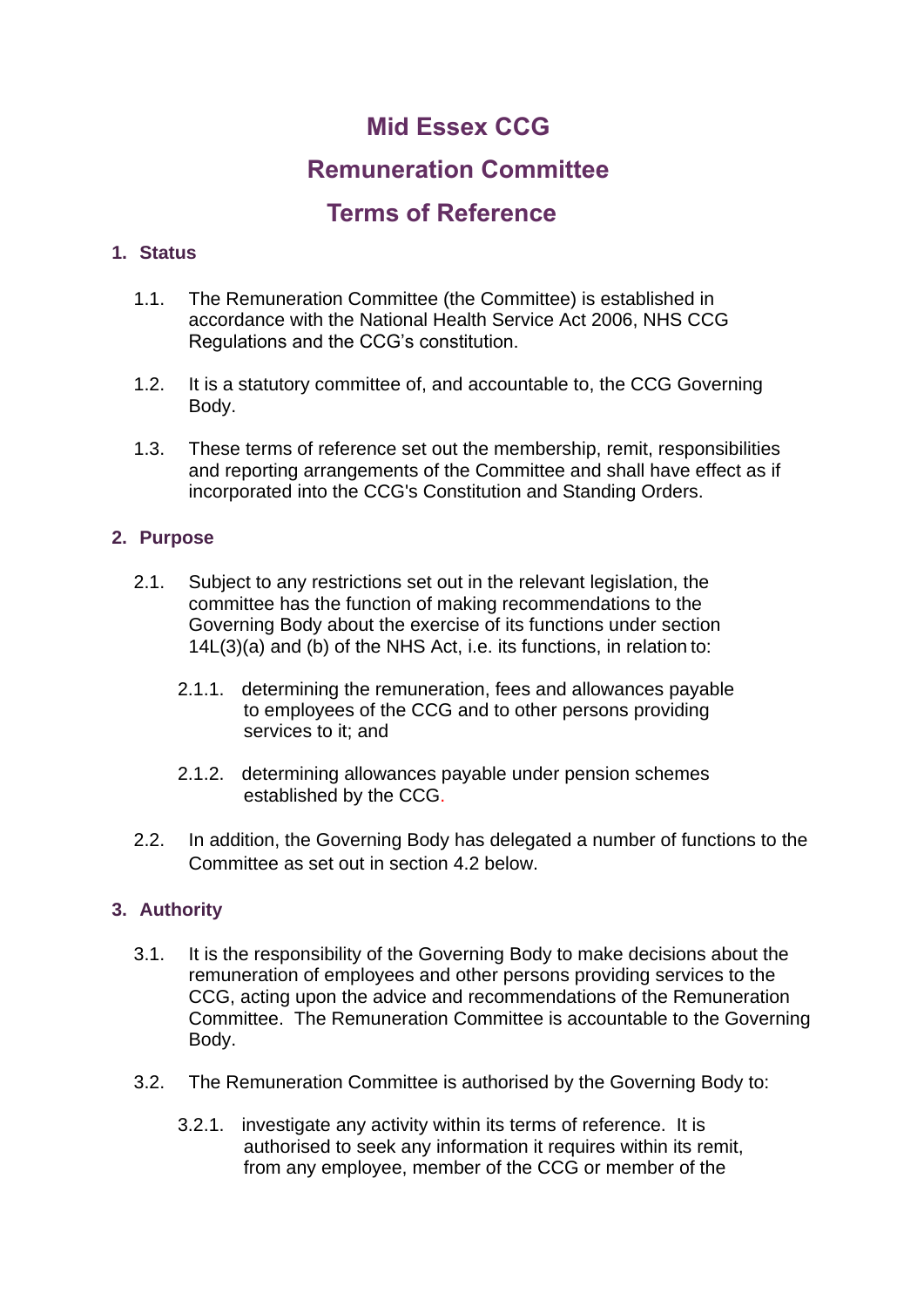Governing Body who are directed to co-operate with any request made by the committee within its remit as outlined in these terms of reference;

- 3.2.2. commission any reports it deems necessary to help fulfil its obligations;
- 3.2.3. obtain legal or other independent professional advice and secure the attendance of advisors with relevant expertise if it considers this is necessary to fulfil its functions. In doing so the committee must follow any procedures put in place by the CCG and Governing Body for obtaining legal or professional advice; and
- 3.2.4. create task and finish sub-groups in order to take forward specific programmes of work as considered necessary by the Committee's membership. The Committee shall determine the membership and terms of reference of any such task and finish sub-groups in accordance with the CCG's constitution, standing orders and SoRD.
- 3.3. For the avoidance of doubt, in the event of any conflict, the CCG's Standing Orders, Standing Financial Instructions and the Scheme of Reservation and Delegation will prevail over these terms of reference.

#### **4. Duties**

- 4.1. The Committee has the following statutory duties:
	- 4.1.1. make recommendations to the Governing Body about remuneration, fees and allowances for employees of the CCG and people who provide services to the CCG. For avoidance of doubt, this includes:
		- all employees regardless of the use or otherwise, of various pay frameworks, seniority or role.
		- people who fulfil clinical roles (e.g. GP clinical leads) who are neither employees nor on the Governing Body.
		- The process or framework for agreeing rates for selfemployed contractors.
		- all components of remuneration (including any performance-related elements and other benefits, such as lease cars).
		- termination payments (including redundancy and severance payments) and any special payments following scrutiny of their proper calculation and taking account of such national guidance as appropriate.
	- 4.1.2. make recommendations to the Governing Body about allowances payable under pension schemes established by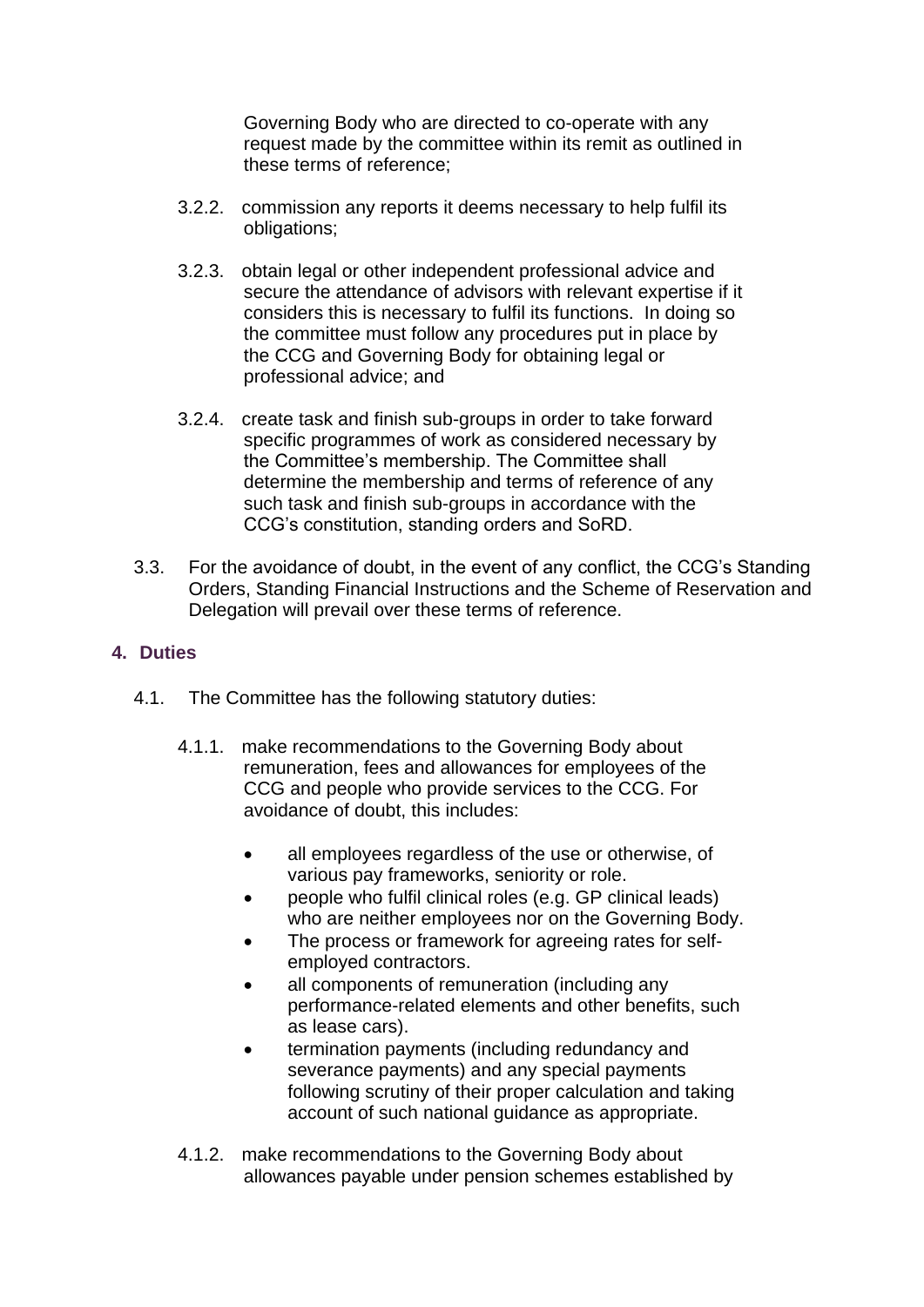the CCG for its employees and Members.

- 4.2. In addition to its statutory duties, the Governing Body has delegated the following duties to the Committee:
	- To make recommendations to the Governing Body about the allowances to be made to governing body members who are not lay members.
	- To make recommendations to the Governing Body about matters in relation to terms and conditions, remuneration and travelling or other allowances, including pensions and gratuities for other Governing Body members
	- To approve minor amendments to human resources policies and procedures for the CCG and make recommendations to the Governing Body about significant changes and/or new human resources policies and procedures.
	- To have oversight of matters relating to compliance with the Equality Act 2010 (Specific Duties and Public Authorities) Regulations 2017.
	- To have oversight of the arrangements for the appraisal and objective setting of members of the Governing Body, including the Chair;
	- To have oversight of the appointment or election process for members of the Governing Body.
	- To have oversight of matters relating to assurances regarding staff management including attendance, performance review etc.
- 4.3. The Committee will not consider any matters relating to Lay Members and all matters relating to Lay Members will be considered by a Lay Remuneration Panel, details of which are included in the CCG Governance Handbook.

## **5. Membership**

- 5.1. The Committee shall be appointed by the Governing Body from amongst the Governing Body members. Only Governing Body members may be members of the Remuneration Committee.
- 5.2. The Committee's membership will comprise:
	- 5.2.1 Two Lay members
- 5.3 The Chair of the CCG will not be a member of the Remuneration Committee.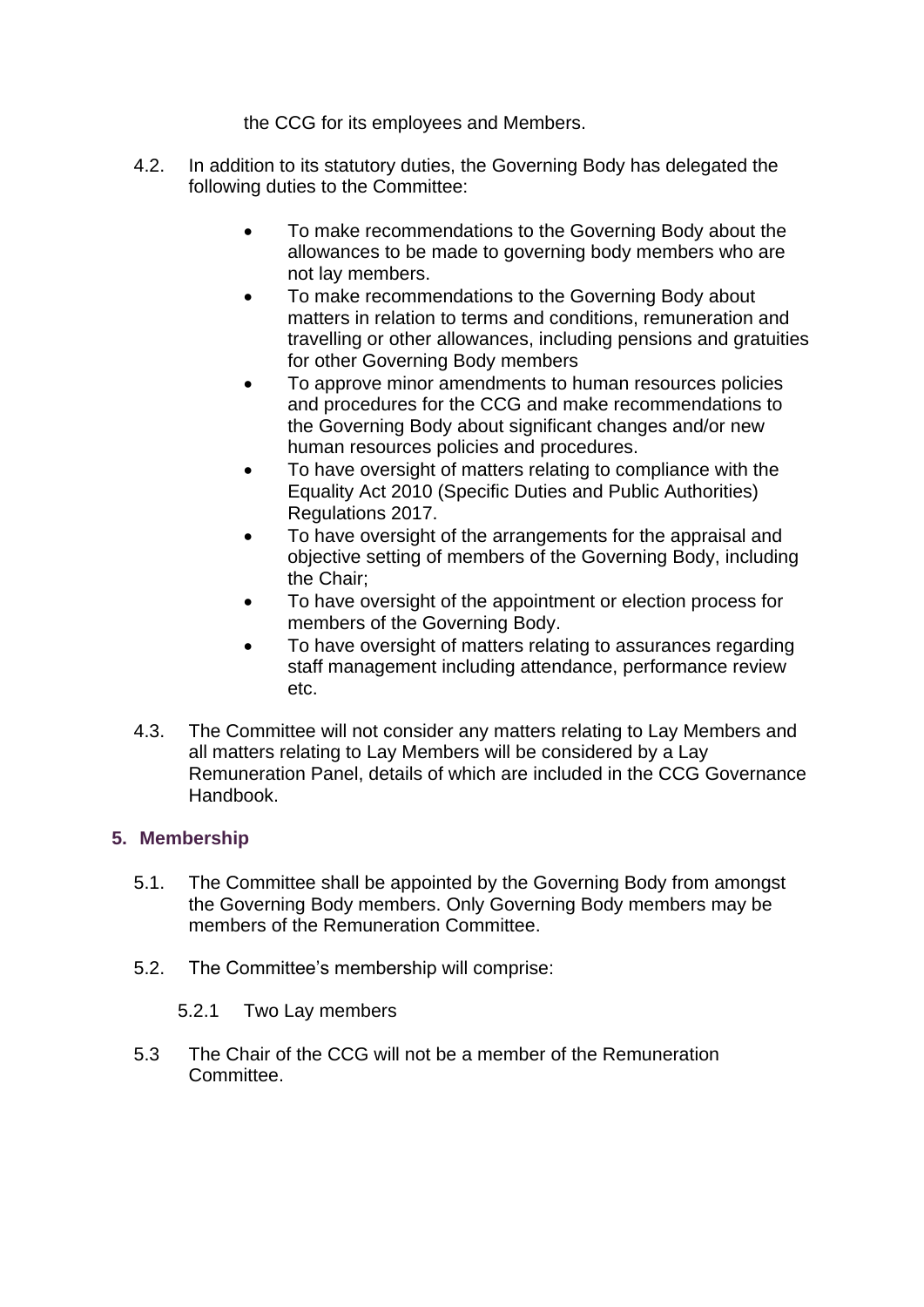#### **6. Attendees**

- 6.1. Only members of the Committee have the right to attend meetings and to vote.
- 6.2. The Chair of the Committee may invite individuals such as the Accountable Officer, Chief Finance Officer, HR Advisor, Governance Lead and external advisors to attend all or part of a meeting as and when appropriate.

#### **7. Chair**

- 7.1. The Committee will be chaired by a Lay Member other than the Audit Committee Chair.
- 7.2. In the event that the Chair is unavailable to attend, the other Lay Member will deputise and chair the meeting.
- 7.3. In exceptional circumstances, where urgent action is required, the Chair is authorised to take urgent action with prior discussion with one other committee member. A report should be made to the full committee at the earliest next opportunity.

#### **8. Quoracy**

- 8.1. The quorum necessary for the transaction of business shall be two members.
- 8.2. A meeting is established when members attend face-to-face, by telephone, video-call, any other electronic means or a combination of the above.
- 8.3. A meeting of the Committee at which a quorum is present, or are available by electronic means, is competent to exercise all or any of the authorities, powers and discretions vested in or exercisable by the Committee.

#### **9. Decision making and voting**

- 9.1. Recommendations will be guided by national NHS policy and best practice to ensure that staff are fairly motivated and rewarded for their individual contribution to the organisation, whilst ensuring proper regard to wider influences such as national consistency.
- 9.2. The Committee will ordinarily reach conclusions by consensus. When this is not possible the Chair may call a vote.
- 9.3. Only members of the Committee may vote. Each member is allowed one vote and a majority will be conclusive on any matter.
- 9.4. Where there is a split vote, with no clear majority, the Chair of the Committee will hold the casting vote.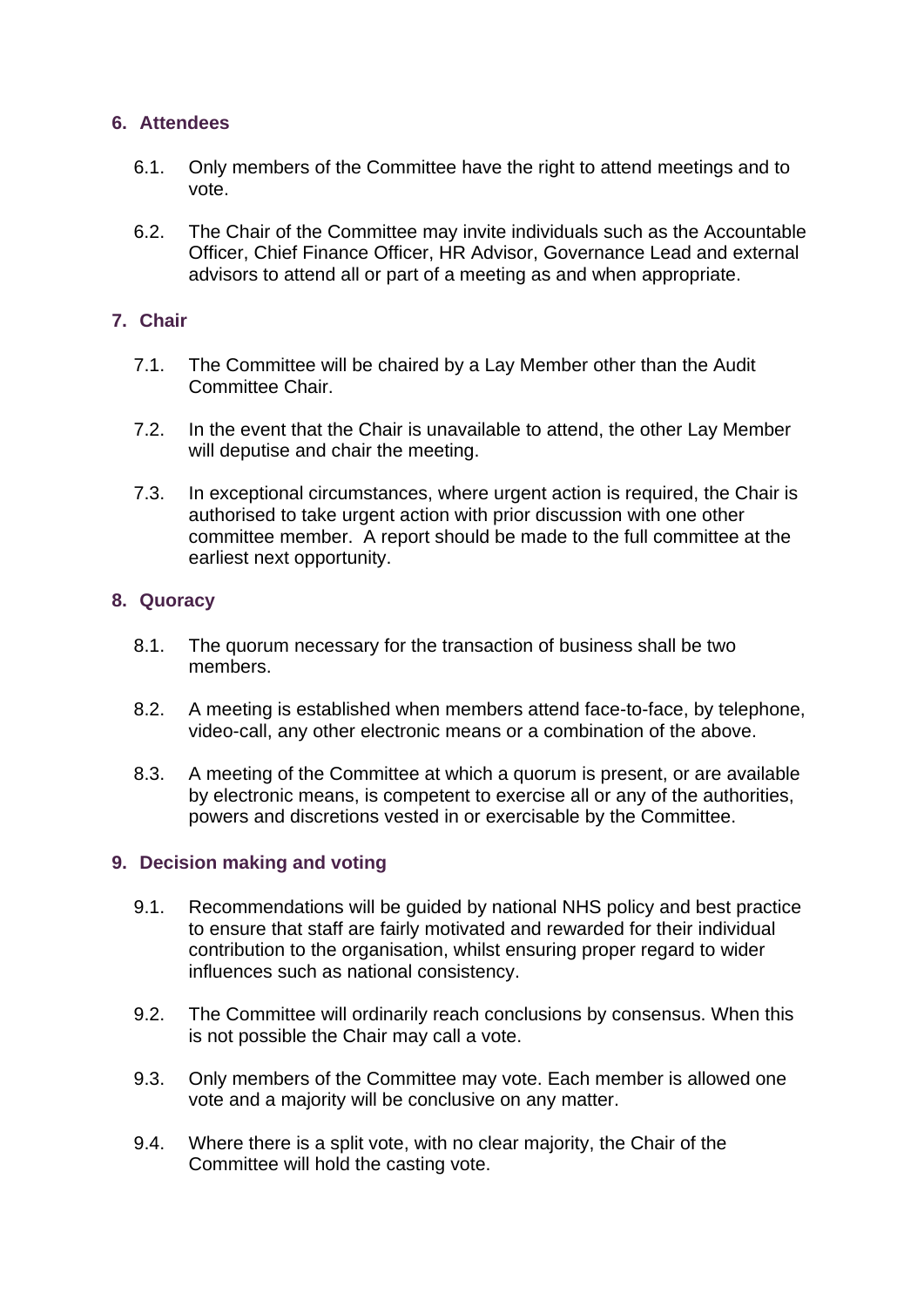9.5. If a decision is needed which cannot wait for the next scheduled meeting, the chair may conduct business on a 'virtual' basis through the use of telephone, email or other electronic communication.

#### **10. Administration**

- 10.1. The Committee will meet in private but may meet in common with other Remuneration Committees.
- 10.2. Meetings will be held when required, with a minimum of one meeting per year.
- 10.3. Secretariat support will be provided to the Committee to ensure the committee can discharge its function effectively and efficiently.
- 10.4. The Chair will agree the agenda prior to the meeting and the agenda and supporting papers will be circulated in accordance with the time specified in the CCG Standing Orders.
- 10.5. Any items to be placed on the agenda are to be sent to the secretary no later than seven calendar days in advance of the meeting. Items which miss the deadline for inclusion on the agenda may be added on receipt of permission from the Chair.
- 10.6. Minutes will be taken at all meetings including telephone and electronically facilitated meetings. Minutes will not usually be published
- 10.7. The minutes will be ratified by agreement of the Remuneration Committee prior to presentation to the Governing Body.

#### **11.Conflicts of Interest Management**

- 11.1. No member of the committee, or attendee, shall be present, take part in or be party to discussions about any matter relating to their own role.
- 11.2. The committee will operate in accordance with *Managing Conflicts of Interest: Statutory Guidance for CCGs* and the CCG policy and procedure for managing conflicts of interest at all times.
- 11.3. Where a member of the committee is aware of an interest, conflict or potential conflict of interest in relation to the scheduled or likely business of the meeting, they will bring this to the attention of the Chair of the meeting as soon as possible, and before the meeting where possible.
- 11.4. Any declarations of interests, conflicts and potential conflicts, and arrangements to manage those agreed in any meeting of the Committee, will be recorded in the minutes.
- 11.5. Failure to disclose an interest, whether intentional or otherwise, will be